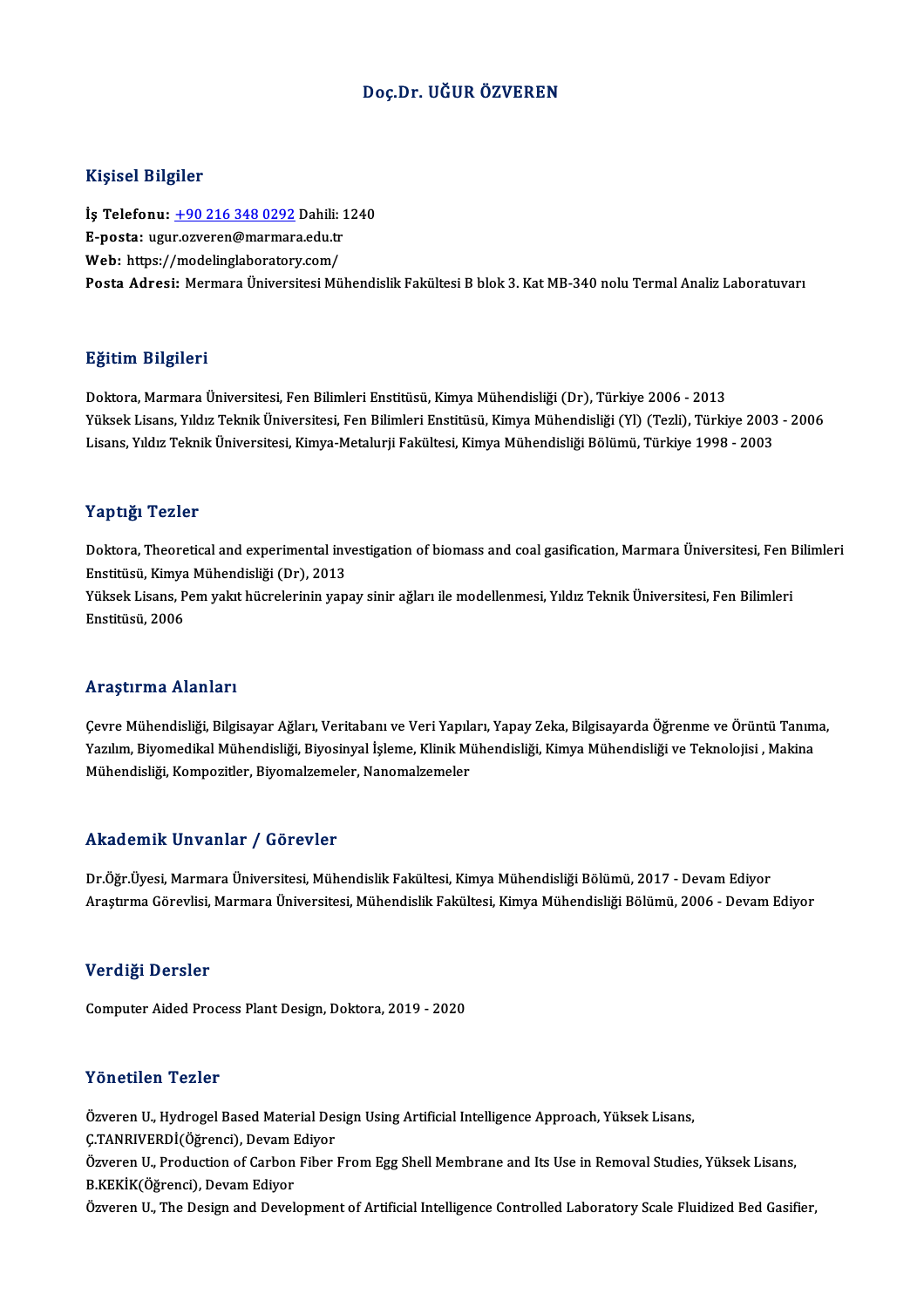Yüksek Lisans, F.KARTAL(Öğrenci), Devam Ediyor<br>Özvenen II. Artificial intelligence ennligetion in inte

Özveren U., Artificial intelligence application in integrated gasification solid oxide fuel cell cycle, Yüksek Lisans,<br>S.SEZER(Öğrenci), 2021 Yüksek Lisans, F.KARTAL<br>Özveren U., Artificial intel<br>S.SEZER(Öğrenci), 2021<br>Özveren U. Medelling en Özveren U., Artificial intelligence application in integrated gasification solid oxide fuel cell cycle, Yüksek Lisans,<br>S.SEZER(Öğrenci), 2021<br>Özveren U., Modelling and simulation of a catalytic gasification integrated with

S.SEZER(Öğrenci), 2021<br>Özveren U., Modelling and simulati<br>N.ÇEKERYÜREKLİ(Öğrenci), 2020<br>Özveren U. Theoreticel and evneri Özveren U., Modelling and simulation of a catalytic gasification integrated with solid oxide fuel cell system, Yüksek<br>N.ÇEKERYÜREKLİ(Öğrenci), 2020<br>Özveren U., Theoretical and experimental investigation of co-gasification

N.ÇEKERYÜREKLİ(Öğrenci), 2020<br>Özveren U., Theoretical and experimental investigation of co-gasification and catalytic gasification, Yüksek Lisans,<br>B.ÖZTÜRK(Öğrenci), 2020 Özveren U., Theoretical and experimental investigation of co-gasification and catalytic gasification, Yüksek Lisans,<br>B.ÖZTÜRK(Öğrenci), 2020<br>Özveren U., Polymer nanocomposites : synthesis, characterization and application

B.ÖZTÜRK(Öğrenci), 2020<br>Özveren U., Polymer nanoc<br>H.YAKIŞIK(Öğrenci), 2019

# H.YAKIŞIK(Öğrenci), 2019<br>SCI, SSCI ve AHCI İndekslerine Giren Dergilerde Yayınlanan Makaleler

I. Investigation of an integrated circulating fluidized bed gasifier/steam turbine/proton exchange mestigation of an integrated circulating fluidized bed gasifier/steam turbine/proton exchange<br>Investigation of an integrated circulating fluidized bed gasifier/steam turbine/proton exchange<br>nonpooch Investigat<br>membrane<br>approach<br><sup>Kortol E. Ö</sub>.</sup> membrane (PEM)<br>approach<br>Kartal F., Özveren U.<br>ENEDCV CONVERSIC <mark>approach</mark><br>Kartal F., Özveren U.<br>ENERGY CONVERSION AND MANAGEMENT, cilt.263, 2022 (SCI İndekslerine Giren Dergi)<br>Investisation of the shamisal evensy of tannefied biomass from new biomass by

Kartal F., Özveren U.<br>ENERGY CONVERSION AND MANAGEMENT, cilt.263, 2022 (SCI İndekslerine Giren Dergi)<br>II. Investigation of the chemical exergy of torrefied biomass from raw biomass by means of machine<br>Jeanning ENERGY<br>Investiga<br>learning<br>Kartal E Investigation of the<br>learning<br>Kartal F., ÖZVEREN U.<br>Piomass and Piomars

learning<br>Kartal F., ÖZVEREN U.<br>Biomass and Bioenergy, cilt.159, 2022 (SCI İndekslerine Giren Dergi)

Kartal F., ÖZVEREN U.<br>Biomass and Bioenergy, cilt.159, 2022 (SCI İndekslerine Giren Dergi)<br>III. Prediction of combustion reactivity for lignocellulosic fuels by means of machine learning<br>Seger S. Kartal E. Ögyeren U. Biomass and Bioenergy, cilt.1<br>Prediction of combustion<br>Sezer S., Kartal F., Özveren U.<br>Journal Of Thormal Analysis Sezer S., Kartal F., Özveren U.<br>Journal Of Thermal Analysis And Calorimetry, sa. , ss.1-17, 2022 (SCI Expanded İndekslerine Giren Dergi)

Sezer S., Kartal F., Özveren U.<br>Journal Of Thermal Analysis And Calorimetry, sa. , ss.1-17, 2022 (SCI E<br>IV. Prediction of torrefied biomass properties from raw biomass<br>Kartal E. Özveren U. **Journal Of Thermal /<br>Prediction of torre<br>Kartal F., Özveren U.<br>PENEWAPLE ENERG** Prediction of torrefied biomass properties from raw biomass<br>Kartal F., Özveren U.<br>RENEWABLE ENERGY, cilt.182, ss.578-591, 2022 (SCI İndekslerine Giren Dergi)<br>Investigation of staam gesifisation in thermogravimetris analysi

Kartal F., Özveren U.<br>RENEWABLE ENERGY, cilt.182, ss.578-591, 2022 (SCI İndekslerine Giren Dergi)<br>V. Investigation of steam gasification in thermogravimetric analysis by means of evolved gas analysis<br>and machine learnin RENEWABLE ENERGY, cilt.182, ss.578-591, 2022 (SCI Indekslerine Giren Dergi)<br>Investigation of steam gasification in thermogravimetric analysis by m<br>and machine learning<br>Özveren U., Kartal F., Sezer S., Ozdogan Z. S. Investigation of steam gasification in t<br>and machine learning<br>Özveren U., Kartal F., Sezer S., Ozdogan Z. S.<br>ENEDCV. sit: 220, 2022 (SCL Indekslering Gi

ENERGY, cilt.239, 2022 (SCI İndekslerine Giren Dergi)

## Özveren U., Kartal F., Sezer S., Ozdogan Z. S.<br>ENERGY, cilt.239, 2022 (SCI İndekslerine Giren Dergi)<br>VI. Prediction of chemical exergy of syngas from downdraft gasifier by means of machine learning<br>Serey S. Kartal E. Özver ENERGY, cilt.239, 2022 (SCI İ<br>Prediction of chemical exe<br>Sezer S., Kartal F., Özveren U.<br>THEPMAL SCIENCE AND ENG Prediction of chemical exergy of syngas from downdraft gasifier by means of machir<br>Sezer S., Kartal F., Özveren U.<br>THERMAL SCIENCE AND ENGINEERING PROGRESS, cilt.26, 2021 (SCI İndekslerine Giren Dergi)<br>Investigation of syn

Sezer S., Kartal F., Özveren U.<br>THERMAL SCIENCE AND ENGINEERING PROGRESS, cilt.26, 2021 (SCI İndekslerine Giren Dergi)<br>VII. Investigation of syngas exergy value and hydrogen concentration in syngas from biomass<br>Testficatio THERMAL SCIENCE AND ENGINEERING PROGRESS, cilt.26, 2021 (SCI Indekslerine Giren Dergi)<br>Investigation of syngas exergy value and hydrogen concentration in syngas from bio<br>gasification in a bubbling fluidized bed gasifier by Investigation of s<br>gasification in a b<br>Sezer S., Özveren U.<br>INTERNATIONAL JO gasification in a bubbling fluidized bed gasifier by using machine learning<br>Sezer S., Özveren U.<br>INTERNATIONAL JOURNAL OF HYDROGEN ENERGY, cilt.46, sa.39, ss.20377-20396, 2021 (SCI İndekslerine Giren<br>Persi)

Sezer S<br>INTERI<br>Dergi)<br>The In INTERNATIONAL JOURNAL OF HYDROGEN ENERGY, cilt.46, sa.39, ss.20377-20396, 2021 (SCI indekslerine Gire<br>Dergi)<br>VIII. The Investigation of Co-Combustion Process for Synergistic Effects Using Thermogravimetric and<br>Kinatis Anal

## Dergi)<br>The Investigation of Co-Combustion Pro<br>Kinetic Analysis with Combustion Index<br>Seger S. Kartal E. Ögyeren II The Investigation of Co-Co<br>Kinetic Analysis with Com<br>Sezer S., Kartal F., Özveren U.<br>Journal Of Thermal Science A. Kinetic Analysis with Combustion Index<br>Sezer S., Kartal F., Özveren U.<br>Journal Of Thermal Science And Technology, cilt.23, sa.23, 2021 (SCI İndekslerine Giren Dergi)<br>Artificial Intelligence Annreach in Cosification Integra

## Sezer S., Kartal F., Özveren U.<br>Journal Of Thermal Science And Technology, cilt.23, sa.23, 2021 (SCI İndekslerine Giren Dergi)<br>IX. Artificial Intelligence Approach in Gasification Integrated Solid Oxide Fuel Cell Cycle<br>Ser Journal Of Thermal Science A<br>Artificial Intelligence App<br>Sezer S., Kartal F., Özveren U.<br>Fuel 2021 (SCI Eupanded Inc Artificial Intelligence Approach in Gasification<br>Sezer S., Kartal F., Özveren U.<br>Fuel, 2021 (SCI Expanded İndekslerine Giren Dergi)<br>A deen learning approach for prodiction of sur

Sezer S., Kartal F., Özveren U.<br>Fuel, 2021 (SCI Expanded İndekslerine Giren Dergi)<br>X. A deep learning approach for prediction of syngas lower heating value from CFB gasifier in Aspen<br>Rhis@ Fuel, 2021 (SCI Expanded Indekslerine Giren Dergi)<br>A deep learning approach for prediction of sy<br>plus®<br>Kartal F., ÖZVEREN U. A deep learning app<br>plus®<br>Kartal F., ÖZVEREN U.<br>Frergy silt 200, 2020

Energy, cilt.209, 2020 (SCI İndekslerine Giren Dergi)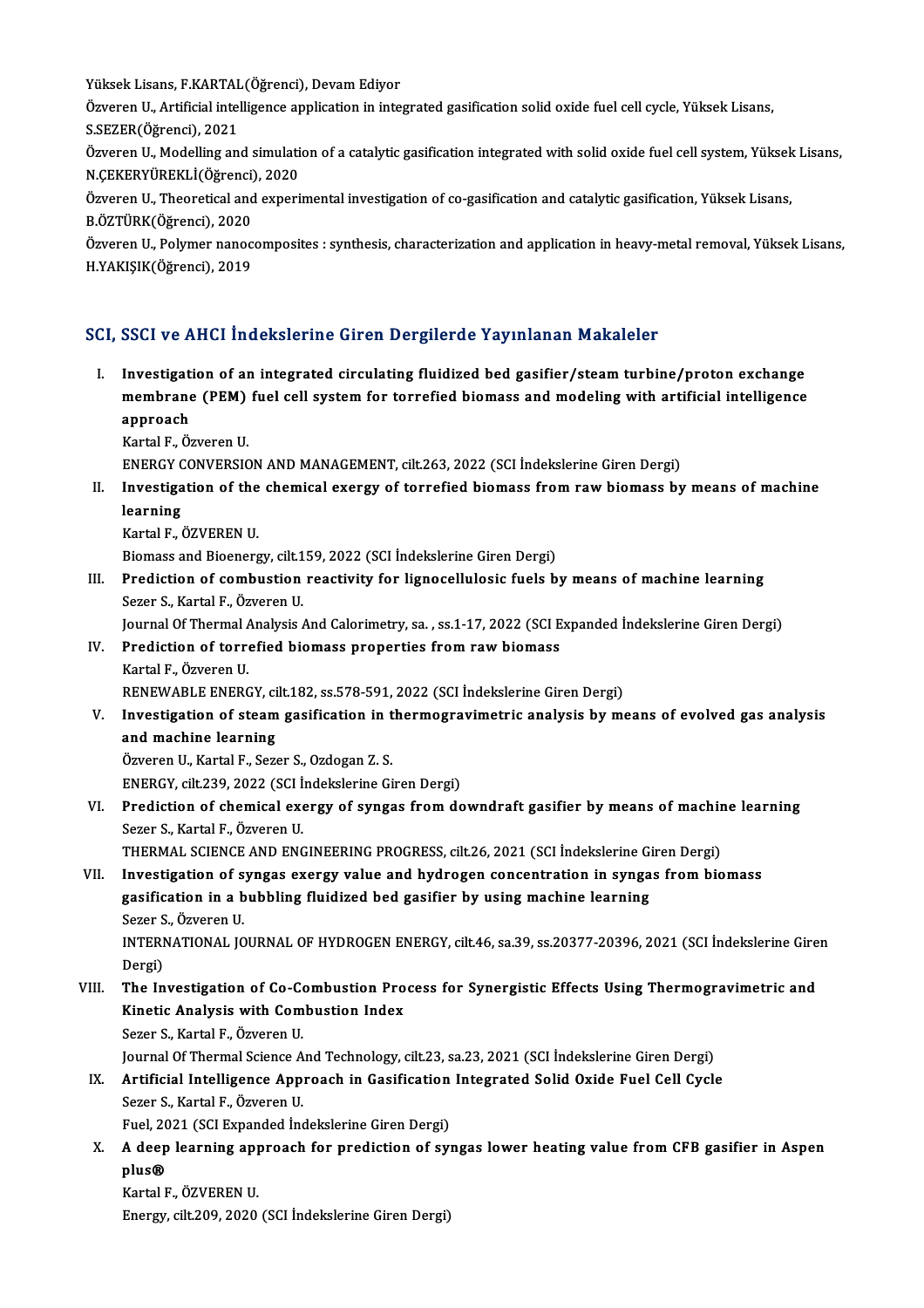- XI. An artificial intelligence approach to predict gross heating value of lignocellulosic fuels<br>ÖZVEREN U **An artificia<br>ÖZVERENU.**<br>JOURNAL OF An artificial intelligence approach to predict gross heating value of lignocellulosic fuels<br>ÖZVEREN U.<br>JOURNAL OF THE ENERGY INSTITUTE, cilt.90, sa.3, ss.397-407, 2017 (SCI İndekslerine Giren Dergi)<br>An artificial intellige
	- JOURNAL OF THE ENERGY INSTITUTE, cilt.90, sa.3, ss.397-407, 2017 (SCI Indekslerine Giren Dergi)
- ÖZVEREN U.<br>JOURNAL OF THE ENERGY INSTITUTE, cilt.90, sa.3, ss.397-407, 2017 (SCI İndekslerine Giren Dergi)<br>XII. An artificial intelligence approach to predict a lower heating value of municipal solid waste<br>ÖZVEREN U. An artificial intelligence approach to predict a lower heating value of municipal solid waste<br>ÖZVEREN U.<br>ENERGY SOURCES PART A-RECOVERY UTILIZATION AND ENVIRONMENTAL EFFECTS, cilt.38, sa.19, ss.2906-2913,<br>2016 (SCLIndeksle

ÖZVEREN U.<br>ENERGY SOURCES PART A-RECOVER<br>2016 (SCI İndekslerine Giren Dergi)<br>Investigation of the slow nurolus ENERGY SOURCES PART A-RECOVERY UTILIZATION AND ENVIRONMENTAL EFFECTS, cilt.38, sa.19, ss.2906-29<br>2016 (SCI Indekslerine Giren Dergi)<br>XIII. Investigation of the slow pyrolysis kinetics of olive oil pomace using thermo-gravi

2016 (SCI Indekslerine Giren Dergi)<br>Investigation of the slow pyrolys<br>coupled with mass spectrometry<br>Oweren U. ÖZDOČAN Z S Investigation of the slov<br>coupled with mass spec<br>Ozveren U., ÖZDOĞAN Z. S.<br>PIOMASS & PIOENEDCV si coupled with mass spectrometry<br>Ozveren U., ÖZDOĞAN Z. S.<br>BIOMASS & BIOENERGY, cilt.58, ss.168-179, 2013 (SCI İndekslerine Giren Dergi)

#### Diğer Dergilerde Yayınlanan Makaleler

Iger Dergilerde Yayınlanan Makaleler<br>I. Prediction of activation energy for combustion and pyrolysis by means of machine learning<br>Kartal E. Öwenen H Prediction of active<br>Frediction of active<br>Kartal F., Özveren U.<br>Thermal Science and Prediction of activation energy for combustion and pyrolysis by means of machine l<br>Kartal F., Özveren U.<br>Thermal Science and Engineering Progress, cilt.33, 2022 (Diğer Kurumların Hakemli Dergileri)<br>An improved machine lear

Kartal F., Özveren U.<br>Thermal Science and Engineering Progress, cilt.33, 2022 (Diğer Kurumların Hakemli Dergileri)<br>II. An improved machine learning approach to estimate hemicellulose, cellulose, and lignin in biomass<br>K Thermal Science and<br>An improved mach<br>Kartal F., Özveren U.<br>Carbabydrata Palym An improved machine learning approach to estimate hemicellulose, cellulose, and lignin in bi<br>Kartal F., Özveren U.<br>Carbohydrate Polymer Technologies and Applications, cilt.2, sa.100148, 2021 (Diğer Kurumların Hakemli<br>Dersi

Kartal F., Č<br>Carbohydi<br>Dergileri)<br>Asnan Plı Carbohydrate Polymer Technologies and Applications, cilt.2, sa.100148, 2021 (Diğer Kurumların F<br>Dergileri)<br>III. Aspen Plus Simülasyonu Kullanılarak Downdraft Gazlaştırıcıda Meşe Ağacı Biyokömür<br>Gazlaştırmasının İngelenmesi

Dergileri)<br>Aspen Plus Simülasyonu Kulla<br>Gazlaştırmasının İncelenmesi<br>Sezer S. Eugugu N. N., Özyeren U Aspen Plus Simülasyonu Kulla<br>Gazlaştırmasının İncelenmesi<br>Sezer S., Fuçucu N. N. , Özveren U.<br>Bioenergy Studies cilt 1, sa 1, sa 1. Gazlaştırmasının İncelenmesi<br>Sezer S., Fuçucu N. N. , Özveren U.<br>Bioenergy Studies, cilt.1, sa.1, ss.15-23, 2021 (Diğer Kurumların Hakemli Dergileri)<br>Nevel multistage kinetis models far biomasa nurolyais and 603 gasifisati

Sezer S., Fuçucu N. N. , Özveren U.<br>Bioenergy Studies, cilt.1, sa.1, ss.15-23, 2021 (Diğer Kurumların Hakemli Dergileri)<br>IV. Novel multistage kinetic models for biomass pyrolysis and CO2 gasification by means of reacti Bioenergy<br>Novel mul<br>pathways<br>Kartal E. Ö Novel multistage k<br>pathways<br>Kartal F., Özveren U.<br>Bioresoures Teshne pathways<br>Kartal F., Özveren U.<br>Bioresource Technology Reports, cilt.15, sa.100804, 2021 (Diğer Kurumların Hakemli Dergileri)<br>Investisation of Hazelnut Husk Combustion by usins A Novel Non lineen Kinetis Mode

- Kartal F., Özveren U.<br>Bioresource Technology Reports, cilt.15, sa.100804, 2021 (Diğer Kurumların Hakemli Dergileri)<br>V. Investigation of Hazelnut Husk Combustion by using A Novel Non-linear Kinetic Model through<br>Thermog Bioresource Technology Report<br>Investigation of Hazelnut Hu<br>Thermogravimetric Analysis<br>Seger S. Öwenen H Investigation of H<br>Thermogravimetr<br>Sezer S., Özveren U.<br>Sekarva University b Thermogravimetric Analysis<br>Sezer S., Özveren U.<br>Sakarya University Journal of Science, cilt.25, sa.2, 2021 (Diğer Kurumların Hakemli Dergileri)<br>A semnerative study for biomese sesifisation in bubbling bed sesifier veing As
	-

Sezer S., Özveren U.<br>Sakarya University Journal of Science, cilt.25, sa.2, 2021 (Diğer Kurumların Hakemli Dergileri)<br>VI. A comparative study for biomass gasification in bubbling bed gasifier using Aspen HYSYS<br>Kartal E. Sakarya University Jone<br><mark>A comparative stu</mark><br>Kartal F., Özveren U.<br>Bioresourse Teshne VI. A comparative study for biomass gasification in bubbling bed gasifier using Aspen HYSYS<br>Kartal F., Özveren U.<br>Bioresource Technology Reports, cilt.13, ss.100615, 2021 (Diğer Kurumların Hakemli Dergileri)

VII. Synthesis of Polyaniline / Biochar composite material and modeling with nonlinear model for Bioresource Technology Reports, cilt.13, ss.10<br>Synthesis of Polyaniline / Biochar compo<br>removal of copper (II) heavy metal ions<br>Valisik H. Ögyeren II Synthesis of Polyan<br>removal of copper<br>Yakişik H., Özveren U.<br>Journal of the Turkish

removal of copper (II) heavy metal ions<br>Yakişik H., Özveren U.<br>Journal of the Turkish Chemical Society Section A: Chemistry, cilt.8, sa.1, ss.291-304, 2021 (Diğer Kurumların<br>Hakemli Dergileri) Yakişik H., Özveren<br>Journal of the Turk<br>Hakemli Dergileri)<br>Investisation of 6 Journal of the Turkish Chemical Society Section A: Chemistry, cilt.8, sa.1, ss.291-304, 2021 (Diğer Kur<br>Hakemli Dergileri)<br>VIII. Investigation of Çan Coal Gasification in Entrained Flow Gasifier by using Aspen PLUS®<br>Kartal

Hakemli Dergileri)<br>Investigation of Çan Coal G.<br>Kartal F., Cingisiz Ş., Özveren U.<br>Dolara Frijil Ünivensitesi Müher Investigation of Çan Coal Gasification in Entrained Flow Gasifier by using Aspen PLUS®<br>Kartal F., Cingisiz Ş., Özveren U.<br>Dokuz Eylül Üniversitesi Mühendislik Fakültesi Fen ve Mühendislik Dergisi, cilt.23, sa.67, ss.309-31

Kartal F., Cingisiz Ş., Özveren U.<br>Dokuz Eylül Üniversitesi Müher<br>Kurumların Hakemli Dergileri)<br>Prodistion of NOv Emission Dokuz Eylül Üniversitesi Mühendislik Fakültesi Fen ve Mühendislik Derg<br>Kurumların Hakemli Dergileri)<br>IX. Prediction of NOx Emissions with A Novel ANN Model in Adana<br>Seren S. Kartal E. Vakisik H. Fuguay N. N. Dalbudak V. Va

- Kurumların Hakemli Dergileri)<br>IX. Prediction of NOx Emissions with A Novel ANN Model in Adana<br>Sezer S., Kartal F., Yakişik H., Fuçucu N. N. , Dalbudak Y., Yaşar S., Özveren U. Prediction of NOx Emissions with A Novel ANN Model in Adana<br>Sezer S., Kartal F., Yakişik H., Fuçucu N. N. , Dalbudak Y., Yaşar S., Özveren U.<br>Hittite Journal of Science and Engineering, cilt.4, sa.7, ss.265-270, 2020 (Diğe Sezer S., Kartal F., Yakişik H., Fuçucu N. N. , Dalbudak Y., Yaşar S., Özveren U.<br>Hittite Journal of Science and Engineering, cilt.4, sa.7, ss.265-270, 2020 (Diğer Kurumların Hakemli Dergile<br>X. Energy and Exergy Analysis o
- Hittite Journal of Sc<br><mark>Energy and Exer</mark>g<br>Sezer S., Özveren U.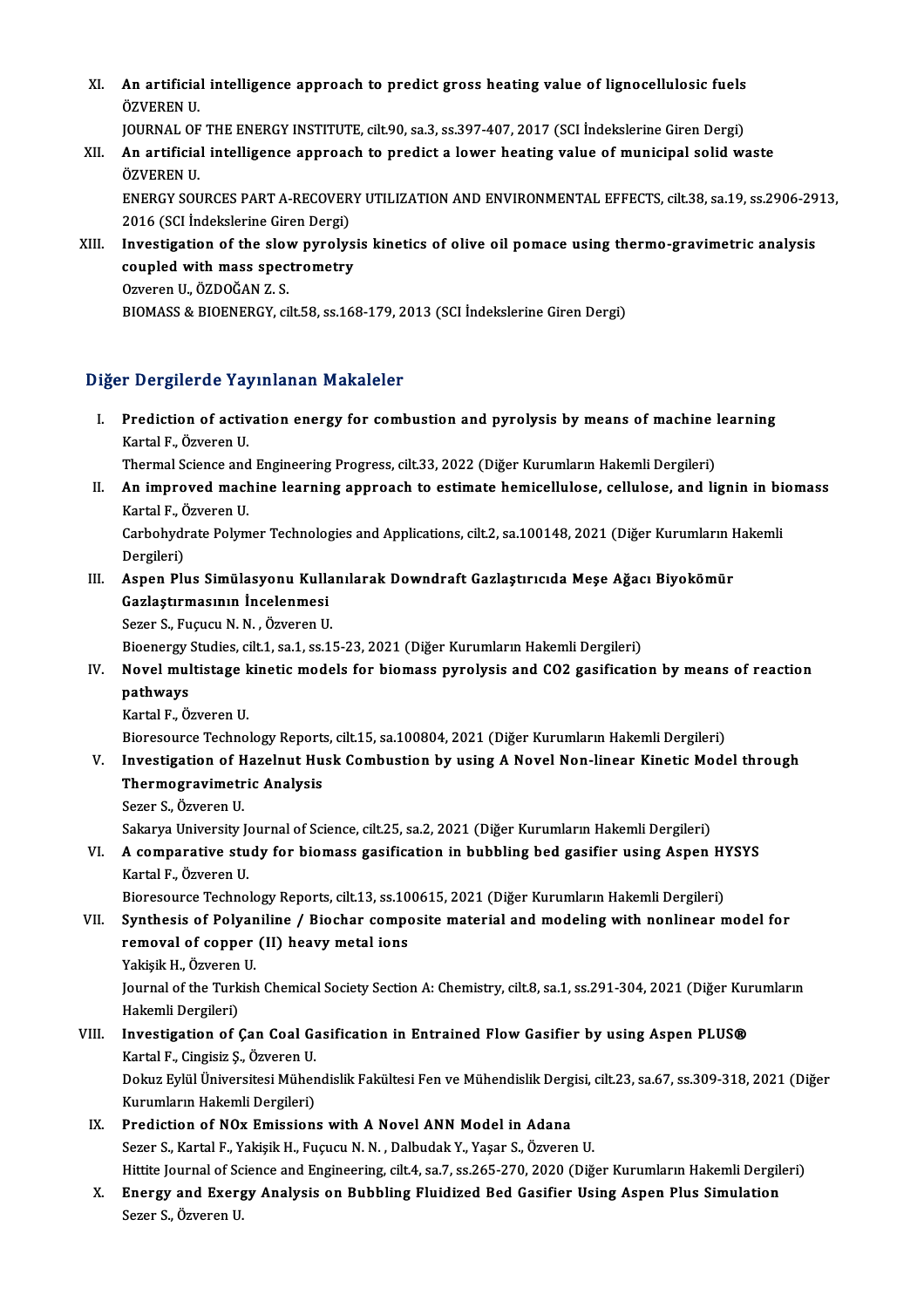Journal of the Turkish Chemical Society Section B: Chemical Engineering, cilt.3, sa.2, ss.55-64, 2020 (Diğer<br>Kunumların Hakamli Dargileri) Journal of the Turkish Chemical<br>Kurumların Hakemli Dergileri)<br>Simulation of rise straw ges Journal of the Turkish Chemical Society Section B: Chemical Engineering, cilt.3, sa.2, ss.55-6<br>Kurumların Hakemli Dergileri)<br>XI. Simulation of rice straw gasification in bubbling bed reactor using ASPEN PLUS<br>SEZER S. ÖZVER

- Kurumların Hakemli Dergileri)<br>XI. Simulation of rice straw gasification in bubbling bed reactor using ASPEN PLUS<br>SEZER S., ÖZVEREN U. Simulation of rice straw gasification in bubbling bed reactor using ASPEN PLUS<br>SEZER S., ÖZVEREN U.<br>INTERNATIONAL JOURNAL of ENGINEERING and NATURAL SCIENCES (IJENS), cilt.2, sa.2, ss.7-14, 2019 (Diğer<br>Kurumların Hakamli D SEZER S., ÖZVEREN U.<br>INTERNATIONAL JOURNAL of E<br>Kurumların Hakemli Dergileri)<br>Investisation of the Chemics INTERNATIONAL JOURNAL of ENGINEERING and NATURAL SCIENCES (IJENS), cilt.2, sa.2, ss.7-14, 2019 (D:<br>Kurumların Hakemli Dergileri)<br>XII. Investigation of the Chemical Exergy of Torrefied Lignocellulosic Fuels using Artificial
- Kurumların<br><mark>Investigat</mark><br>Networks<br>ÖZVEREN I Investigation of the Chemical Exergy of Torrefied Ligno<br>Networks<br>ÖZVEREN U., DİLMAÇ Ö. F. , MERT M. S. , KARACA ALBAYRAK F.<br>Journal of the Turkish Chemical Society, Section B. Chemical Eng

Networks<br>ÖZVEREN U., DİLMAÇ Ö. F. , MERT M. S. , KARACA ALBAYRAK F.<br>Journal of the Turkish Chemical Society, Section B: Chemical Engineering, cilt.1, sa.1, ss.69-76, 2017 (Diğer<br>Kurumların Hakamli Dargileri) ÖZVEREN U., DİLMAÇ Ö. F. , ME<br>Journal of the Turkish Chemica<br>Kurumların Hakemli Dergileri)

# Kurumların Hakemli Dergileri)<br>Hakemli Kongre / Sempozyum Bildiri Kitaplarında Yer Alan Yayınlar

- akemli Kongre / Sempozyum Bildiri Kitaplarında Yer Alan Yayınlar<br>I. Gasification of Torrefied Microalgae in an Entrained Flow Gasifier by Means of Aspen HYSYS<br>Kartal E. Öwenen H kartal Frongree 7<br>Gasification of Tor<br>Kartal F., Özveren U.<br>The 6th Internations Gasification of Torrefied Microalgae in an Entrained Flow Gasifier by Means of Aspen HYSYS<br>Kartal F., Özveren U.<br>The 6th International Hydrogen Technologies Congress (IHTEC-2022), Çanakkale, Türkiye, 23 - 26 Ocak 2022<br>Inve
- Kartal F., Özveren U.<br>I . Investigation of Cattle Manure Gasification in a Downdraft Gasifier using Aspen Plus<br>I . Investigation of Cattle Manure Gasification in a Downdraft Gasifier using Aspen Plus<br>Kartal E. Özveren U. The 6th Internationa<br>Investigation of Ca<br>Kartal F., Özveren U.<br>The 6th Internationa Investigation of Cattle Manure Gasification in a Downdraft Gasifier using Aspen Plus<br>Kartal F., Özveren U.<br>The 6th International Hydrogen Technologies Congress (IHTEC-2022), Çanakkale, Türkiye, 23 - 26 Ocak 2022<br>Yahang: Öğ

Kartal F., Özveren U.<br>1922 The 6th International Hydrogen Technologies Congress (IHTEC-2022), Çanakkale, Türkiye, 23 - 26 Ocak 2022<br>11. Yapancı Öğrencilerin Kimya Mühendisliği Programında Doktora Yaparken Karşılaştıkla The 6th Internationa<br>Yabancı Öğrencile<br>Kartal F., Özveren U.<br><sup>7th International Stu</sup> Yabancı Öğrencilerin Kimya Mühendisliği Programında Doktora Yaparken<br>Kartal F., Özveren U.<br>7th International Student Symposium, Samsun, Türkiye, 1 - 03 Ekim 2021, ss.69-70<br>Investigation of Oak Wood Bioshar Cosification in

Kartal F., Özveren U.<br>7th International Student Symposium, Samsun, Türkiye, 1 - 03 Ekim 2021, ss.69-70<br>IV. Investigation of Oak Wood Biochar Gasification in Downdraft Gasifier Using Aspen Plus Simulation<br>Seger S. Eugue 7th International Student Symposium, Samsun, Türkiye, 1 - 03 Ekim 2021, ss.69-70<br>Investigation of Oak Wood Biochar Gasification in Downdraft Gasifier Using Asper<br>Sezer S., Fuçucu N. N. , Özveren U.<br>3rd Bioenergy Studies Sy Investigation of Oak Wood Biochar Gasification in Downdraft Gasifier Using Asper<br>Sezer S., Fuçucu N. N. , Özveren U.<br>3rd Bioenergy Studies Symposium, Samsun, Türkiye, 20 - 21 Mayıs 2021, cilt.1, sa.1, ss.15-23<br>Bakır (U) Ağ

V. Bakır (II) Ağır Metal İyonlarının Gideriminde Polianilin/Biyokömür Kompozit Malzemenin Sentezi ve Doğrusal Olmayan Model ile Modellenmesi YAKIŞIK H., ÖZVEREN U. Doğrusal Olmayan Model ile Modellenmesi<br>YAKIŞIK H., ÖZVEREN U.<br>31.Ulusal Kimya Kongresi, Türkiye, 10 Eylül 2019<br>Modelling and Analysis of Imbat Coal Steam

### VI. Modelling and Analysis of Imbat Coal Steam Gasification in Bubbling Fluidized Bed Gasifier<br>Sezer S., Özveren U. **31.Ulusal Kimya Kor<br>Modelling and An<br>Sezer S., Özveren U.<br>Eth International Co** Modelling and Analysis of Imbat Coal Steam Gasification in Bubbling Fluidized Bed Gasifier<br>Sezer S., Özveren U.<br>5th International Conference on Advances in Mechanical Engineering (ICAME 2019), İstanbul, Türkiye, 17 - 19<br>Ar

Sezer S., Özveren U.<br>5th International Conferenc<br>Aralık 2019, ss.1146-1151<br>Thermal Behaviour And 5th International Conference on Advances in Mechanical Engineering (ICAME 2019)<br>Aralık 2019, ss.1146-1151<br>VII. Thermal Behaviour And Kinetics of Wheat Straw During Oxy-Combustion<br>Avdemir M. Özyeren II.

# Aralık 2019, ss.1146-11<br>**Thermal Behaviour** *A***ydemir M., Özveren U.**<br>Eth International Confo

Thermal Behaviour And Kinetics of Wheat Straw During Oxy-Combustion<br>Aydemir M., Özveren U.<br>5th International Conference on Advances in Mechanical Engineering, İstanbul, Türkiye, 17 - 19 Aralık 2019,<br>99.1694.1699 Aydemir M., Öz<br>5th Internation<br>ss.1694-1698<br>Investigation 5th International Conference on Advances in Mechanical Engineering, İstanbul, Türkiye, 17 - 1<br>ss.1694-1698<br>VIII. Investigation of Çan Coal Gasification Under CO2 Atmosphere by Using Aspen Plus<br>Kartal E. Önveren H

## ss.1694-1698<br>Investigation of Ça<br>Kartal F., Özveren U.<br>Eth International Co Investigation of Çan Coal Gasification Under CO2 Atmosphere by Using Aspen Plus<br>Kartal F., Özveren U.<br>5th International Conference on Advances in Mechanical Engineering (ICAME 2019), İstanbul, Türkiye, 17 - 19<br>Aralık 2019,

Kartal F., Özveren U.<br>5th International Conference<br>Aralık 2019, ss.1179-1185<br>Investisation of Oil Slud 5th International Conference on Advances in Mechanical Engineering (I<br>Aralık 2019, ss.1179-1185<br>IX. Investigation of Oil Sludge Gasification of Aspen Plus Software<br>Ardomir M. Özveren H

## Aralık 2019, ss.1179-11<br>Investigation of Oil S<br>Aydemir M., Özveren U.<br>Eth International Confo Aydemir M., Özveren U.

5th International Conference on Advances in Mechanical Engineering (ICAME 2019), İstanbul, Türkiye, 17 - 19<br>Aralık 2019 5th International Conference on Advances in Mechanical Engineering (ICAME 2019), İstanbul, Türkiye, 17 - 19<br>Aralık 2019<br>X. KABARCIKLI AKIŞKAN YATAK GAZLAŞTIRICIDA SENTEZ GAZINDAKİ H2 KONSANTRASYONUNUN<br>XARAY SİNİR AĞLARL KU

### Aralık 2019<br>KABARCIKLI AKIŞKAN YATAK GAZLAŞTIRICIDA SENT<br>YAPAY SİNİR AĞLARI KULLANILARAK İNCELENMESİ<br>SEZER S. ÖZVEREN U KABARCIKLI AKIŞK<br>YAPAY SİNİR AĞLAF<br>SEZER S., ÖZVEREN U.<br>Yanilanabilin Enerii Ka YAPAY SİNİR AĞLARI KULLANILARAK İNCELENMESİ<br>SEZER S., ÖZVEREN U.<br>Yenilenebilir Enerji Kaynakları Sempozyumu (YEKSEM 2019), Türkiye, 12 - 14 Aralık 2019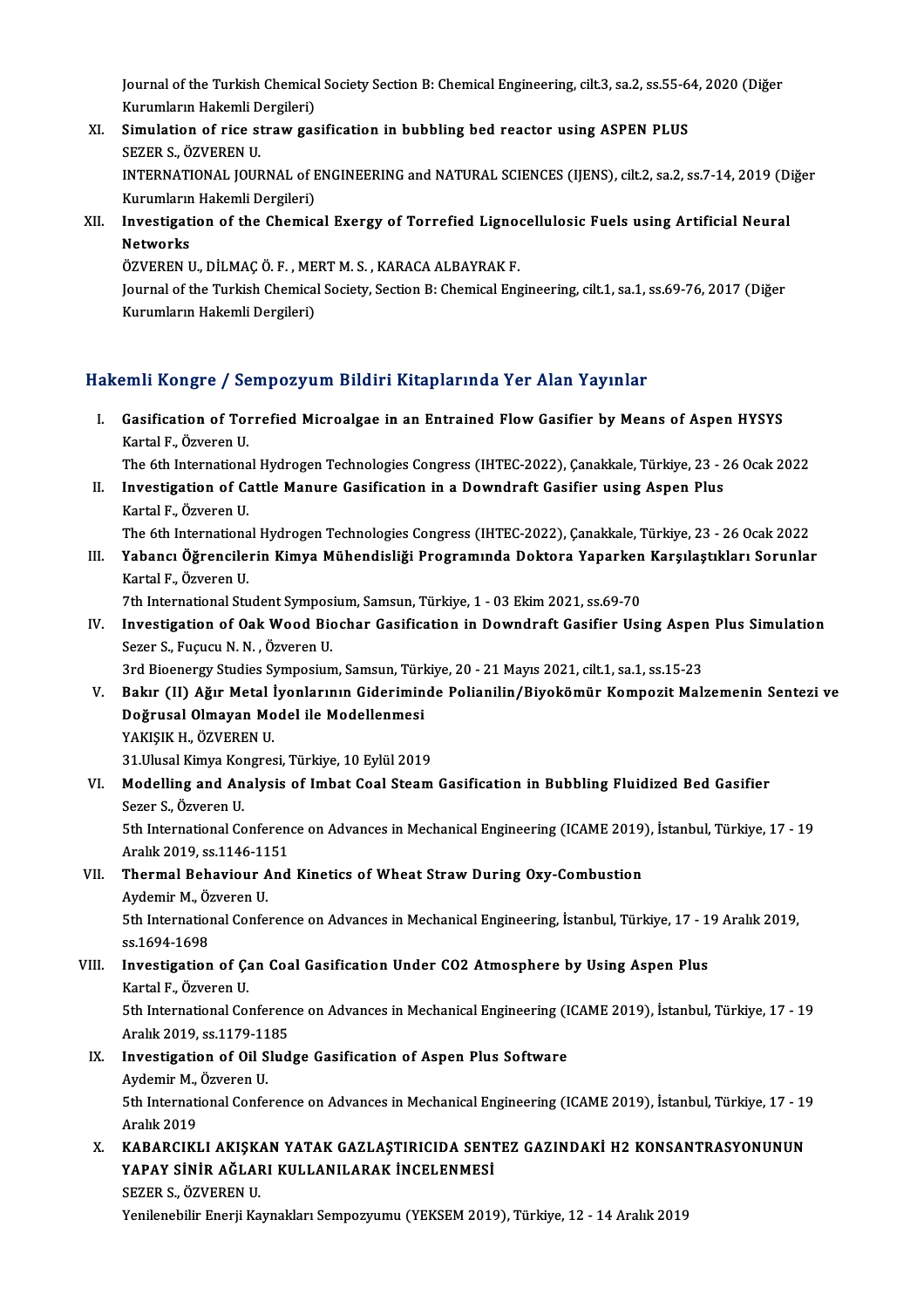| XI.    | Kabarcıklı Akışkan Yatak Gazlaştırıcıda Sentez Gazındaki H2 Konsantrasyonunun Yapay Sinir Ağları                                         |
|--------|------------------------------------------------------------------------------------------------------------------------------------------|
|        | Kullanılarak İncelenmesi                                                                                                                 |
|        | Sezer S., Özveren U.                                                                                                                     |
|        | Yenilenebilir Enerji Kaynakları Sempozyumu (YEKSEM 2019), Antalya, Türkiye, 12 - 14 Aralık 2019, ss.302-309                              |
| XII.   | Karbonlaştırılmış Mısır Koçanının Akışkan Yatak Gazlaştırıcıda Aspen Plus Yazılımı Kullanılarak                                          |
|        | <i>incelenmesi</i>                                                                                                                       |
|        | Aydemir M., Özveren U.                                                                                                                   |
|        | Yenilenebilir Enerji Kaynakları Sempozyumu (YEKSEM 2019), Antalya, Türkiye, 12 - 14 Aralık 2019, ss.310-313                              |
| XIII.  | KARBONLAŞTIRILMIŞ MISIR KOÇANININ AKIŞKAN YATAK GAZLAŞTIRICIDA ASPEN PLUS YAZILIMI                                                       |
|        | KULLANILARAK İNCELENMESİ                                                                                                                 |
|        | AYDEMİR M, ÖZVEREN U.                                                                                                                    |
|        | Yenilenebilir Enerji Kaynakları Sempozyumu (YEKSEM 2019), Türkiye, 12 - 14 Aralık 2019                                                   |
| XIV.   | Tavuk Gübresinin Buhar Atmosferi Altında Gazlaştırılmasının ASPEN PLUS Kullanılarak İncelenmesi                                          |
|        | Kartal F, Özveren U.                                                                                                                     |
|        | Yenilenebilir Enerji Kaynakları Sempozyumu (YEKSEM 2019), Antalya, Türkiye, 12 - 14 Aralık 2019, ss.415-419                              |
| XV.    | Matlab Yazılımı Kullanılarak Katı Oksit Yakıt Hücresi Performansının İncelenmesi                                                         |
|        | Kartal F, Özveren U.                                                                                                                     |
|        | Elektrik Elektronik Mühendisliği Kongresi (EEMKON 2019), İstanbul, Türkiye, 14 - 16 Kasım 2019, ss.325-329                               |
| XVI.   | Aspen Plus Programı Kullanılarak Katı Oksit Yakıt Hücresinin Çalışma Performansının İncelenmesi                                          |
|        | Sezer S., Özveren U.                                                                                                                     |
|        | Elektrik Elektronik Mühendisliği Kongresi (EEMKON 2019), İstanbul, Türkiye, 14 - 16 Kasım 2019, ss.53-57                                 |
| XVII.  | Fındık Çotanağının Karbonizasyonunun Model Yaklaşım Yöntemi İle Kinetiğinin İncelenmesi                                                  |
|        | Öztürk B., Özveren U.                                                                                                                    |
|        | 31. Ulusal Kimya Kongresi, İstanbul, Türkiye, 10 - 13 Eylül 2019, ss.92                                                                  |
| XVIII. | Aspen Plus Simülasyonu Kullanılarak Kabarcıklı Akışkan Yatak Gazlaştırıcıda Enerji ve Ekserji Analizi                                    |
|        | Sezer S., Özveren U.                                                                                                                     |
|        | 31. Ulusal Kimya Kongresi, İstanbul, Türkiye, 10 - 13 Eylül 2019, ss.248                                                                 |
| XIX.   | Bakır (II) ağır metal iyonlarının gideriminde Polianilin/Biyokömür kompozit malzemenin sentezi ve                                        |
|        | doğrusal olmayan model ile modellenmesi                                                                                                  |
|        | Yakışık H., Özveren U.                                                                                                                   |
|        | 31. Ulusal Kimya Kongresi, İstanbul, Türkiye, 10 - 13 Eylül 2019, ss.450                                                                 |
| XX.    | Modeling of Walnut Shell Gasification in Bubbling Bed Reactor Using ASPEN PLUS                                                           |
|        | Sezer S., Özveren U.                                                                                                                     |
|        | 35th Turkish Physical Society International Physics Congress (TFD 35), Muğla, Türkiye, 4 - 08 Eylül 2019                                 |
| XXI.   | Theoretical Investigation of PEM Fuel Cell Performance Using MATLAB Simulink Software                                                    |
|        | Gök S., Özveren U.                                                                                                                       |
|        | 35th Turkish Physical Society International Physics Congress (TFD 35), Muğla, Türkiye, 4 - 08 Eylül 2019, ss.355                         |
| XXII.  | Simulation of Municipal Solid Waste Gasification Using ASPEN PLUS                                                                        |
|        | Fuçucu N. N., Özveren U.                                                                                                                 |
|        | 35th Turkish Physical Society International Physics Congress (TFD 35), Muğla, Türkiye, 4 - 08 Eylül 2019, ss.233                         |
| XXIII. | Investigation of Torrefaction Temperature for the Removal of Copper Ions From Aqueous Solution                                           |
|        | <b>Using Almond Shell</b>                                                                                                                |
|        | Yaşar S., Özveren U.<br>35th Turkish Physical Society International Physics Congress (TFD 35), Muğla, Türkiye, 4 - 08 Eylül 2019, ss.109 |
|        | Air Quality Prediction For Afyon Using Artificial Neural Networks                                                                        |
| XXIV.  | Dalbudak Y., Özveren U.                                                                                                                  |
|        | 35th Turkish Physical Society International Physics Congress (TFD 35), Muğla, Türkiye, 4 - 08 Eylül 2019, ss 94                          |
| XXV.   | Modeling and Simulation of Hazelnut Husk Gasification in A Fluidized Bed Gasifier Using Cycle                                            |
|        | Tempo                                                                                                                                    |
|        | Öztürk B., Özveren U.                                                                                                                    |
|        | 35th Turkish Physical Society International Physics Congress (TFD 35), Muğla, Türkiye, 4 - 08 Eylül 2019, ss.234                         |
|        |                                                                                                                                          |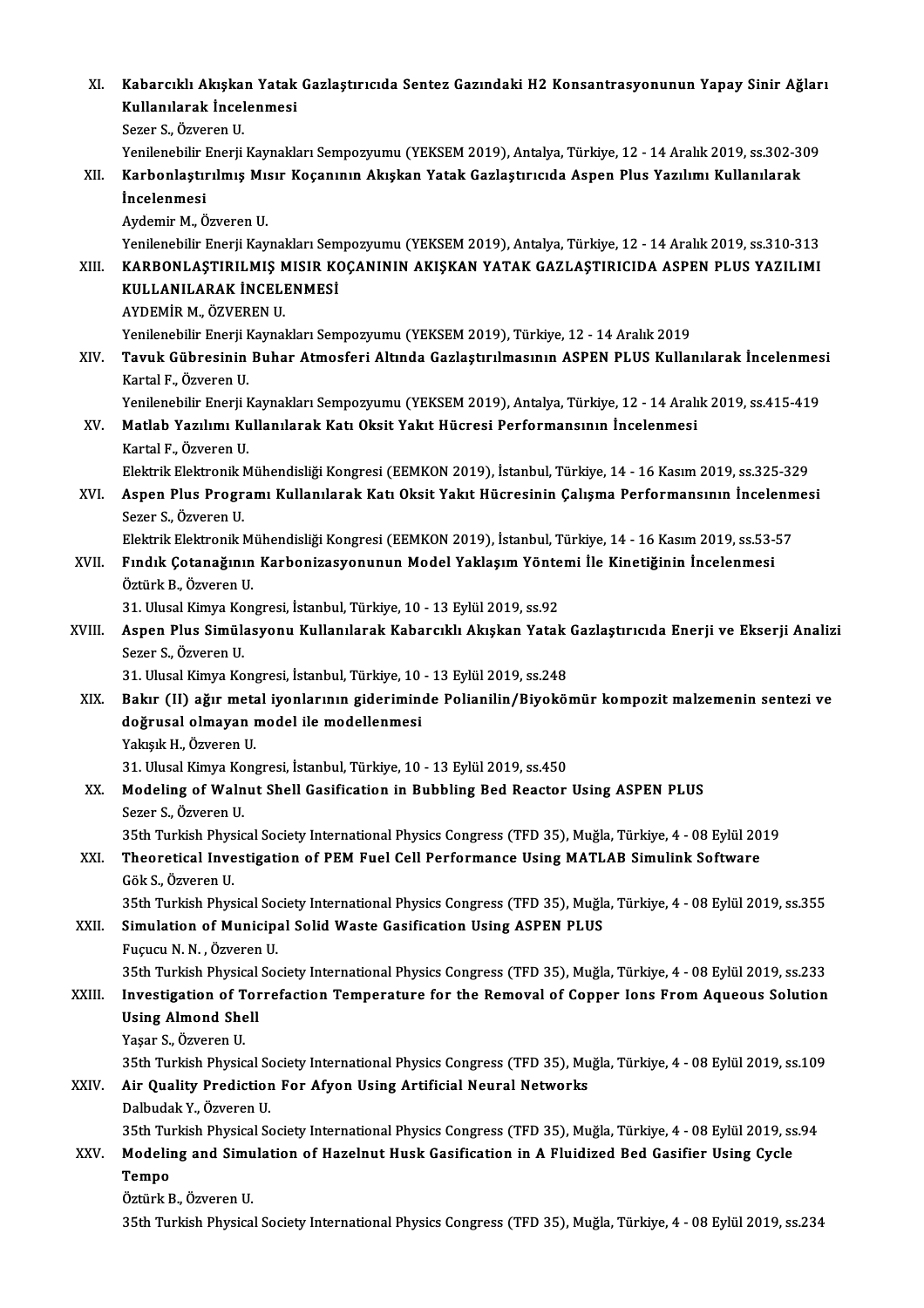| XXVI.          | Modelling of A Biomass Gasification-Solid Oxide Fuel Cell Power System Using Artificial Neural<br><b>Network</b><br>Sezer S., Özveren U.                                                                                                           |
|----------------|----------------------------------------------------------------------------------------------------------------------------------------------------------------------------------------------------------------------------------------------------|
| XXVII.         | 35th Turkish Physical Society International Physics Congress (TFD 35), Muğla, Türkiye, 4 - 08 Eylül 2019, ss.235<br>Simulation of Rice Straw Gasification in Bubbling Bed Reactor Using ASPEN PLUS<br>Sezer S., Tumurbat T., Kartal F., Özveren U. |
|                | International Conference on Energy and Sustainable Built Environment (ICESBE 2019)), İstanbul, Türkiye, 19 - 20<br>Haziran 2019                                                                                                                    |
| XXVIII.        | Simulation of Pine Cone Gasification In Fluidized Bed Gasifier By Using ASPEN PLUS<br>Tumurbat T., Kartal F., Karaca Albayrak F., Özveren U.                                                                                                       |
|                | International Conference on Energy and Sustainable Built Environment (ICESBE 2019), İstanbul, Türkiye, 19 - 20<br>Haziran 2019                                                                                                                     |
| XXIX.          | Prediction of NOx Emissions With A Novel ANN Model in Adana<br>Yakışık H., Yaşar S., Dalbudak Y., Özveren U.<br>International Conference on Energy and Sustainable Built Environment (ICESBE 2019), İstanbul, Türkiye, 19 - 20                     |
| XXX.           | Haziran 2019<br>Yapay Sinir Ağı Kullanarak Tekirdağ Kent Merkezinde SO2'in Tahmin Edilmesi                                                                                                                                                         |
|                | Yakışık H., Tumurbat T., Yaşar S., Özveren U.<br>7. Ulusal Biyomühendislik Öğrenci Kongresi, İzmir, Türkiye, 3 - 04 Mayıs 2019                                                                                                                     |
| XXXI.          | Yapay Zeka Kullanılarak Gölcük'teki NO2 Konsantrasyonunun Tahmini<br>Yakışık H., Tumurbat T., Dalbudak Y., Özveren U.                                                                                                                              |
| XXXII.         | 7. Ulusal Biyomühendislik Öğrenci Kongresi, İzmir, Türkiye, 3 - 04 Mayıs 2019<br>Yapay Zeka Yaklaşımı ile Antalya'da PM10 Konsantrasyonunun Tahmini<br>Yakışık H., Atasoy A. N., Civil M., Özveren U.                                              |
| XXXIII.        | 7. Ulusal Biyomühendislik Öğrenci Kongresi, İzmir, Türkiye, 3 - 04 Mayıs 2019<br>Prediction of SO2 Emissions With A Novel ANN Model in Bursa                                                                                                       |
| XXXIV.         | Kartal F., Özveren U., Dalbudak Y., Yakışık H.<br>5th International Conference on Sustainable Development (ICSD 2019), Belgrade, Sırbistan, 17 - 21 Nisan 2019<br>A New Model for the Estimation of NOX emissions in Bursa                         |
|                | Uygur D., Özveren U., Yakışık H., Fuçucu N. N.<br>5th International Conference on Sustainable Development (ICSD 2019), Belgrade, Sırbistan, 17 - 21 Nisan 2019                                                                                     |
| XXXV.          | Estimation of Daily Particle Matter Concentration (PM2.5) in Ankara Kecioren<br>Yakişik H., Özveren U.                                                                                                                                             |
|                | 5th International Conference on Sustainable Development (ICSD 2019), Belgrade, Sırbistan, 17 - 21 Nisan 2019,<br>ss 16                                                                                                                             |
| <b>XXXVI</b> . | Modeling and Estimation of Cr (VI) Efficiency Using Non-Linear Regression<br>Yakişik H., Özveren U.                                                                                                                                                |
|                | 5th International Conference on Sustainable Development (ICSD 2019), Belgrade, Sırbistan, 17 - 21 Nisan 2019,<br>ss 15                                                                                                                             |
| <b>XXXVII</b>  | Energy and Exergy Analysis of Air Gasification for Pine Cone in Downdraft Gasifier by Using Cycle<br>Tempo<br>Tumurbat T., Özveren U., Karaca Albayrak F.                                                                                          |
|                | 5th International Conference on Sustainable Development (ICSD 2019), Belgrade, Sırbistan, 17 - 21 Nisan 2019,<br>ss 8 15                                                                                                                           |
| XXXVIII.       | Evaluation of Wheat Straw Gasification in Fluidized bed Gasifier using Aspen Plus<br>Uygur D., Özveren U.                                                                                                                                          |
|                | 5th International Conference on Sustainable Development (ICSD 2019), Belgrade, Sırbistan, 17 - 21 Nisan 2019,<br>ss 66-72                                                                                                                          |
| <b>XXXIX</b>   | Simulation of Imbat Coal Gasification in Fluidized Bed Using Aspen Plus<br>Kartal F., Özveren U.<br>5th International Conference on Sustainable Development (ICSD 2019), Belgrade, Sırbistan, 17 - 21 Nisan 2019,                                  |
|                |                                                                                                                                                                                                                                                    |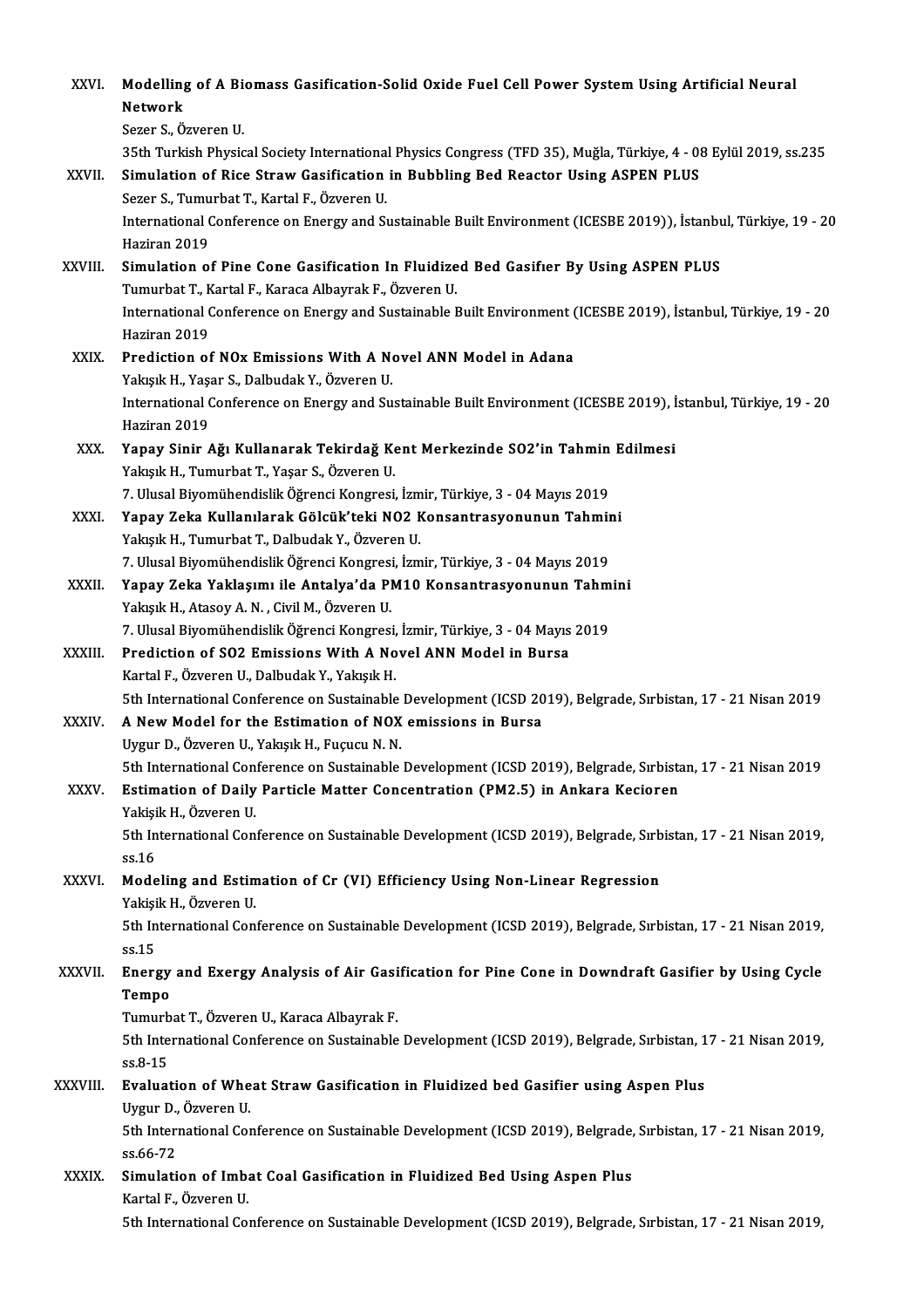| XL.     | ss 30-37<br>Simulation of Almond Shell Gasification in Circulating Fluidized-bed Gasifier by Using Cycle-Tempo<br>Tumurbat T., Özveren U., Karaca Albayrak F., Yakişik H., Dalbudak Y., Kartal F., Öztürk B.<br>5th International Conference on Sustainable Development, Belgrade, Serbia (ICSD 2019), Belgrade, Sırbistan, 17 |
|---------|--------------------------------------------------------------------------------------------------------------------------------------------------------------------------------------------------------------------------------------------------------------------------------------------------------------------------------|
|         | 21 Nisan 2019, ss.1-7                                                                                                                                                                                                                                                                                                          |
| XLI.    | Investigation of Downdraft Gasifier Modeling By Using Neural Networks<br>Özveren U., Yakışık H.                                                                                                                                                                                                                                |
|         | 4th Conference on Advances in Mechanical Engineering (ICAME 2018), İstanbul, Türkiye, 19 - 21 Aralık 2018,<br>ss 1189                                                                                                                                                                                                          |
| XLII.   | Assessments of Pyrolysis Kinetics and Mechanisms of Cellulose Using Thermogravimetry<br>Özveren U., Dalbudak Y.                                                                                                                                                                                                                |
|         | 4th Conference on Advances in Mechanical Engineering (ICAME 2018), İstanbul, Türkiye, 19 - 21 Aralık 2018,<br>ss 576-579                                                                                                                                                                                                       |
| XLIII.  | Kinetic and Thermogravimetric Investigation of the Co-Combustion of Almond Shells and Imbat Coal<br><b>Blend</b>                                                                                                                                                                                                               |
|         | Özveren U., Kartal F.                                                                                                                                                                                                                                                                                                          |
|         | 4th Conference on Advances In Mechanical Engineering (ICAME 2018), İstanbul, Türkiye, 19 - 21 Aralık 2018,<br>ss 1126                                                                                                                                                                                                          |
| XLIV.   | Partial Combustion Behavior and Kinetic Analysis of Sunflower                                                                                                                                                                                                                                                                  |
|         | Fuçucu N. N., Özveren U.                                                                                                                                                                                                                                                                                                       |
| XLV.    | 4th Conference on Advances in Mechanical Engineering (ICAME 2018), İstanbul, Türkiye, 19 - 21 Aralık 2018<br>Kinetic Analysis of Wheat Straw Pyrolysis Using Model Free Methods                                                                                                                                                |
|         | Özveren U., Uygur D.                                                                                                                                                                                                                                                                                                           |
|         | 4th Conference on Advances in Mechanical Engineering (ICAME 2018), İstanbul, Türkiye, 19 - 21 Aralık 2018,<br>ss.1090                                                                                                                                                                                                          |
| XLVI.   | Estimation of Zn(II) Removal Efficiency from Waste Water By Using Non-Linear Regression Model<br>Özveren U., Aydoğan E.                                                                                                                                                                                                        |
|         | 4th Conference On Advances in Mechanical Engineering (ICAME 2018), İstanbul, Türkiye, 19 - 21 Aralık 2018,                                                                                                                                                                                                                     |
| XLVII.  | ss 646<br>Prediction of As(III) Removal Efficiency From Water Using Non-Linear Regression Model<br>Özveren U., Kılmen G.                                                                                                                                                                                                       |
|         | 4th Conference on Advances in Mechanical Engineering (ICAME2018), İstanbul, Türkiye, 19 - 21 Aralık 2018,<br>ss 654                                                                                                                                                                                                            |
| XLVIII. | Prediction of Syngas Heating Value for Downdraft Gasifier By Using Artificial Intelligence Approach<br>Özveren U., Fuçucu N. N.                                                                                                                                                                                                |
|         | 4th Conference on Advances in Mechanical Engineering (ICAME 2018), İstanbul, Türkiye, 19 - 21 Aralık 2018                                                                                                                                                                                                                      |
| XLIX.   | Modeling and Estimation of Methyl Orange Removal Efficiency Using Non-Linear Regression<br>Yakışık H., Dalbudak Y., Kyzy P. B., Özveren U.                                                                                                                                                                                     |
|         | 4th Conference on Advances in Mechanical Engineering (ICAME 2018), İstanbul, Türkiye, 19 - 21 Aralık 2018,<br>ss 764                                                                                                                                                                                                           |
| L.      | Investigation of Downdraft Gasifier Modeling By Using Neural Network<br>YAKIŞIK H., ÖZVEREN U.                                                                                                                                                                                                                                 |
|         | 4th International Conference on Advances in Mechanical Engineering (ICAME 2018), İstanbul, Türkiye, 19 Aralık<br>2018                                                                                                                                                                                                          |
| LI.     | Investigation of Gas Engine for A Biomass Feedstock Downdraft Gasifier Fueled with Hazelnut Shells<br>Fuçucu N. N., Özveren U.                                                                                                                                                                                                 |
|         | 34th Turkish Physical Society International Physics Congress (TFD 34), Muğla, Türkiye, 5 - 09 Eylül 2018, ss.502                                                                                                                                                                                                               |
| LII.    | Investigation of Biomass Gasification Gas Cleaning for Downdraft Gasifier By Using Cycle-Tempo<br>Dalbudak Y., Özveren U.                                                                                                                                                                                                      |
|         | 34th Turkish Physical Society International Physics Congress (TFD 34), Muğla, Türkiye, 5 - 09 Eylül 2018, ss.502                                                                                                                                                                                                               |
| LIII.   | Co-gasification of Tuncbilek Lignite with Hazelnut Shells in Fluidized Bed Reactor using Aspen Plus                                                                                                                                                                                                                            |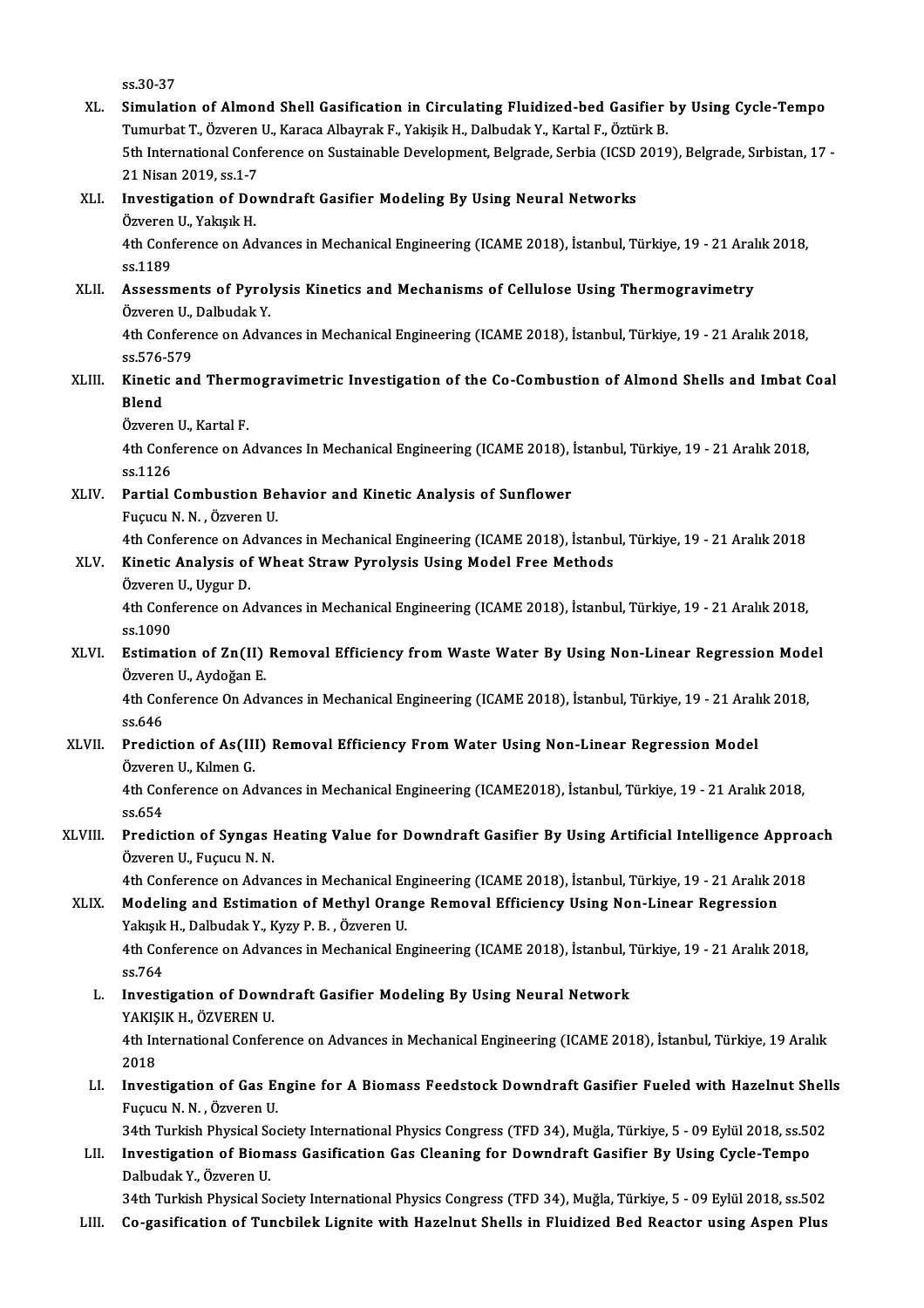Bayar N., Özveren U.

Bayar N., Özveren U.<br>34th Turkish Physical Society International Physics Congress (TFD 34), Muğla, Türkiye, 5 - 09 Eylül 2018, ss.319<br>Syngas Brodustion from Downdraft Cosifisation of Harelnut Shells. Bayar N., Özveren U.<br>34th Turkish Physical Society International Physics Congress (TFD 34), Muğ<br>LIV. Syngas Production from Downdraft Gasification of Hazelnut Shells

34th Turkish Physical So<br>**Syngas Production fr**<br>Dalbudak Y., Özveren U.<br>24th Turkish Physical So Syngas Production from Downdraft Gasification of Hazelnut Shells<br>Dalbudak Y., Özveren U.<br>34th Turkish Physical Society International Physics Congress (TFD 34), Muğla, Türkiye, 5 - 09 Eylül 2018, ss.324<br>Performance Assessme Dalbudak Y., Özveren U.<br>34th Turkish Physical Society International Physics Congress (TFD 34), Muğla, Türkiye, 5 - 09 Eylül 2018, ss.324<br>LV. Performance Assessment of A Solid Oxide Fuel Cell Fed By Syngas From Hazelnut

**34th Turkish Physical So<br>Performance Assessm<br>A Downdraft Gasifier**<br>Fugugu N. N. Ögyaren U Performance Assessm<br>A Downdraft Gasifier<br>Fuçucu N.N. , Özveren U.<br>24th Turkish Physical See A Downdraft Gasifier<br>Fuçucu N. N. , Özveren U.<br>34th Turkish Physical Society International Physics Congress (TFD 34), Muğla, Türkiye, 5 - 09 Eylül 2018, ss,323

Fuçucu N. N. , Özveren U.<br>34th Turkish Physical Society International Physics Congress (TFD 34), Muğla, Türkiye, 5 - 09<br>LVI. A New Non-Linear Estimation Algorithm for Thermal Resistance of Cotton Fabrics 34th Turkish Physical Society Internat<br>A New Non-Linear Estimation Alg<br>Dalbudak Y., Fuçucu N.N. , Özveren U.<br>4th International Sumposium on Comi A New Non-Linear Estimation Algorithm for Thermal Resistance of Cotton Fabrics<br>Dalbudak Y., Fuçucu N. N. , Özveren U.<br>4th International Symposium on Composite Materials (KOMPEGE 2018), İstanbul, Türkiye, 6 - 08 Eylül 2018, Dalbudak Y., Fuçucu N. N. , Özveren U.<br>4th International Symposium on Composite Materials (KOMPEGE 2018), İstanbul, Türkiye, 6<br>LVII. Improved Estimation of Ionic Conductivity for Solid Polymer Electrolyte System

Improved Estimation of Ionic Conductivity for Solid Polymer Electrolyte System Fuçucu N.N., Dalbudak Y., Aydın M.A., Özveren U. Improved Estimation of Ionic Conductivity for Solid Polymer Electrolyte System<br>Fuçucu N. N. , Dalbudak Y., Aydın M. A. , Özveren U.<br>4th International Symposium on Composite Materials (KOMPEGE 2018), İzmir, Türkiye, 6 - 08 Fuçucu N. N. , Dalbudak Y., Aydın M. A. , Özveren U.<br>4th International Symposium on Composite Materials (KOMPEGE 2018), İzmir, Türkiye, 6 - 08 Eylül 201<br>1. Estimation of Pb(II) And Cu(II) Removal Efficiency By Using Non-Li

4th International Symposium on Composit<br>Estimation of Pb(II) And Cu(II) Remo<br>Uygur D., Çetinbaş S., Kartal F., Özveren U.<br>4th International Symposium on Composit Estimation of Pb(II) And Cu(II) Removal Efficiency By Using Non-Linear Regression Model<br>Uygur D., Çetinbaş S., Kartal F., Özveren U.<br>4th International Symposium on Composite Materials (KOMPEGE 2018), İzmir, Türkiye, 6 - 08 Uygur D., Çetinbaş S., Kartal F., Özveren U.<br>4th International Symposium on Composite Materials (KOMPEGE 2018), İzmir, Türkiye, 6 - 08 Eylül 2018, ss.113<br>LIX. Prediction of Phosphate Removal Efficiency for The Hydrated

4th International Symposium on Compo:<br>Prediction of Phosphate Removal Ef<br>Using Non-linear Regression Model<br>Fraün E. Audožen E. Kumen C. Ösvenen Prediction of Phosphate Removal Effic<br>Using Non-linear Regression Model<br>Ergün E., Aydoğan E., Kılmen G., Özveren U.<br>4th International Sumnesium en Cemnesite Using Non-linear Regression Model<br>Ergün E., Aydoğan E., Kılmen G., Özveren U.<br>4th International Symposium on Composite Materials (KOMPEGE 2018), İzmir, Türkiye, 6 - 08 Eylül 2018, ss.51

Ergün E., Aydoğan E., Kılmen G., Özveren U.<br>4th International Symposium on Composite Materials (KOMPEGE 2018), İzmir, Türkiye, 6 - 08 Eylül 2018, ss.51<br>1.X. Performance Assessment of A Solide Oxide Fuel Cell Fed By Syngas 4th International Symposiu<br>Performance Assessmen<br>in A Downdraft Gasifier<br>Fugugu N N - ÖZVEREN U Performance Assessme<br>in A Downdraft Gasifier<br>Fuçucu N.N. , ÖZVEREN U.<br>24th Turkish Bhysical Socia in A Downdraft Gasifier<br>Fuçucu N. N. , ÖZVEREN U.<br>34th Turkish Physical Society International Physics Congress (TFD 34), Muğla, Türkiye, 05 Eylül 2018<br>PİYOKÜTI ELERLIK KİMYASAL EKSERLİ DEĞERLERLİNIN MODELLENMESİ

Fuçucu N. N. , ÖZVEREN U.<br>34th Turkish Physical Society International Physics Congress (TFD 34), Muğla, T<br>LXI. BİYOKÜTLELERİN KİMYASAL EKSERJİ DEĞERLERİNİN MODELLENMESİ<br>Fuçucu N. N. , UYGUR D., Çetinbaş S., Aydın M. A. , K 34th Turkish Physical Society International Physics Congress (TFD 34),<br>BİYOKÜTLELERİN KİMYASAL EKSERJİ DEĞERLERİNİN MODELL<br>Fuçucu N. N. , UYGUR D., Çetinbaş S., Aydın M. A. , Kartal F., ÖZVEREN U.<br>6. Ulucal Biyomübandislik BİYOKÜTLELERİN KİMYASAL EKSERJİ DEĞERLERİNİN MODELLI<br>Fuçucu N. N. , UYGUR D., Çetinbaş S., Aydın M. A. , Kartal F., ÖZVEREN U.<br>6. Ulusal Biyomühendislik Öğrenci Kongresi, Türkiye, 5 - 06 Nisan 2018<br>Modeling of Chemicel Eve Fuçucu N. N., UYGUR D., Çetinbaş S., Aydın M. A., Karta<br>6. Ulusal Biyomühendislik Öğrenci Kongresi, Türkiye, 5<br>LXII. Modeling of Chemical Exergy Values of Biomass<br>Fugues N. N., Hygun D. Cetinbaş S. Aydın M. A., Kartal

6. Ulusal Biyomühendislik Öğrenci Kongresi, Türkiye, 5 - 06 Nisan 20.<br>Modeling of Chemical Exergy Values of Biomass<br>Fuçucu N. N. , Uygur D., Çetinbaş S., Aydın M. A. , Kartal F., Özveren U.<br>6. Ulusal Biyomühandislik Öğrens Modeling of Chemical Exergy Values of Biomass<br>Fuçucu N. N. , Uygur D., Çetinbaş S., Aydın M. A. , Kartal F., Özveren U.<br>6. Ulusal Biyomühendislik Öğrenci Kongresi (IEEE BIOENGCONGRESS), İstanbul, Türkiye, 5 - 06 Nisan 2018 Fuçucu N. N. , Uygur D., Çetinbaş S., Aydın M. A. , Kartal F., Özveren U.<br>6. Ulusal Biyomühendislik Öğrenci Kongresi (IEEE BIOENGCONGRESS), İstanbul, Türkiye, 5 - 06 Nisan 2018<br>LXIII. The Radiological Impact Assessment

6. Ulusal Biyomühendislik Öğrenci Kong<br>The Radiological Impact Assessmen<br>Bayar N., Uygur D., Kartal F., Özveren U.<br>International Water and Environment C The Radiological Impact Assessment for Drinking Water in the Selected Mediterranean Countries<br>Bayar N., Uygur D., Kartal F., Özveren U.<br>International Water and Environment Congress (SUCEV2018), Bursa, Türkiye, 22 - 24 Mart

Bayar N., Uygur D., Kartal F., Özveren U.<br>International Water and Environment Congress (SUCEV2018), Bursa, Türkiye, 22 - 24 Mart 2018, ss.681-<br>LXIV. Taking A Non-Linear Approach to Waste Water Treatment In Turkey By Us International Water and Envir<br>Taking A Non-Linear Appre<br>Development Expenditure Taking A Non-Linear Approach to Waste Water Treatment In Turkey By Using Research and<br>Development Expenditure<br>Öztürk B., Menteşoğlu Ç., Yakışık H., Özveren U.

InternationalWater andEnvironmentCongress (SUCEV2018),Bursa,Türkiye,22 -24Mart2018

## Öztürk B., Menteşoğlu Ç., Yakışık H., Özveren U.<br>International Water and Environment Congress (SUCEV2018), Bursa, Türkiye, 22 - 24 Mart 2018<br>LXV. TÜRK KÖMÜRLERİNİN KİMYASAL EKSERJİLERİNİN HESAPLANMASI İÇİN YENİ BİR MOD TÜRK KÖMÜRLERİNİN KİMYASAL EKSERJİLERİNİN HI<br>GELİŞTİRİLMESİ<br>Yaman M., PESEN E. B. , ÖZVEREN U., KARACA ALBAYRAK F.<br>8. Ulusal Kimya Öğrensi Kanstasi Türkiya 16, 18 Mayıs 201

GELİŞTİRİLMESİ<br>Yaman M., PESEN E. B. , ÖZVEREN U., KARACA ALBAYRAK F.

GELİŞTİRİLMESİ<br>Yaman M., PESEN E. B. , ÖZVEREN U., KARACA ALBAYRAK F.<br>8. Ulusal Kimya Öğrenci Kongresi, Türkiye, 16 - 18 Mayıs 2017<br>Investisation of the Chemisal Eversy of Torrefied Lisne

#### Yaman M., PESEN E. B. , ÖZVEREN U., KARACA ALBAYRAK F.<br>8. Ulusal Kimya Öğrenci Kongresi, Türkiye, 16 - 18 Mayıs 2017<br>LXVI. Investigation of the Chemical Exergy of Torrefied Lignocellulosic Fuels using Artificial Neural<br>Net 8. Ulusal Ki<br><mark>Investigat</mark><br>Networks<br>ÖZVEREN I Investigation of the Chemical Exergy of Torrefied Ligno<br>Networks<br>ÖZVEREN U., DİLMAÇ Ö. F. , MERT M. S. , KARACA ALBAYRAK F.<br>International Conference on Advances and Innovations in Engin Networks<br>ÖZVEREN U., DİLMAÇ Ö. F. , MERT M. S. , KARACA ALBAYRAK F.<br>International Conference on Advances and Innovations in Engineering, 10 - 12 Mayıs 2017

### ÖZVEREN U., DİLMAÇ Ö. F., MERT M. S., KARACA ALBAYRAK F.<br>International Conference on Advances and Innovations in Engineering,<br>LXVII. Estimating the Chemical Exergy of Coal Using Nonlinear Model<br>ÖZVEREN U. KARACA ALBAYRAK F International Conference on Advanc<br>Estimating the Chemical Exergy<br>ÖZVEREN U., KARACA ALBAYRAK F.<br>International Conference on Advanc ÖZVEREN U., KARACA ALBAYRAK F.<br>International Conference on Advances and Innovations in Engineering, 10 - 12 Mayıs 2017

LXVIII. Thermogravimetric Analysis Coupled with Mass Spectrometry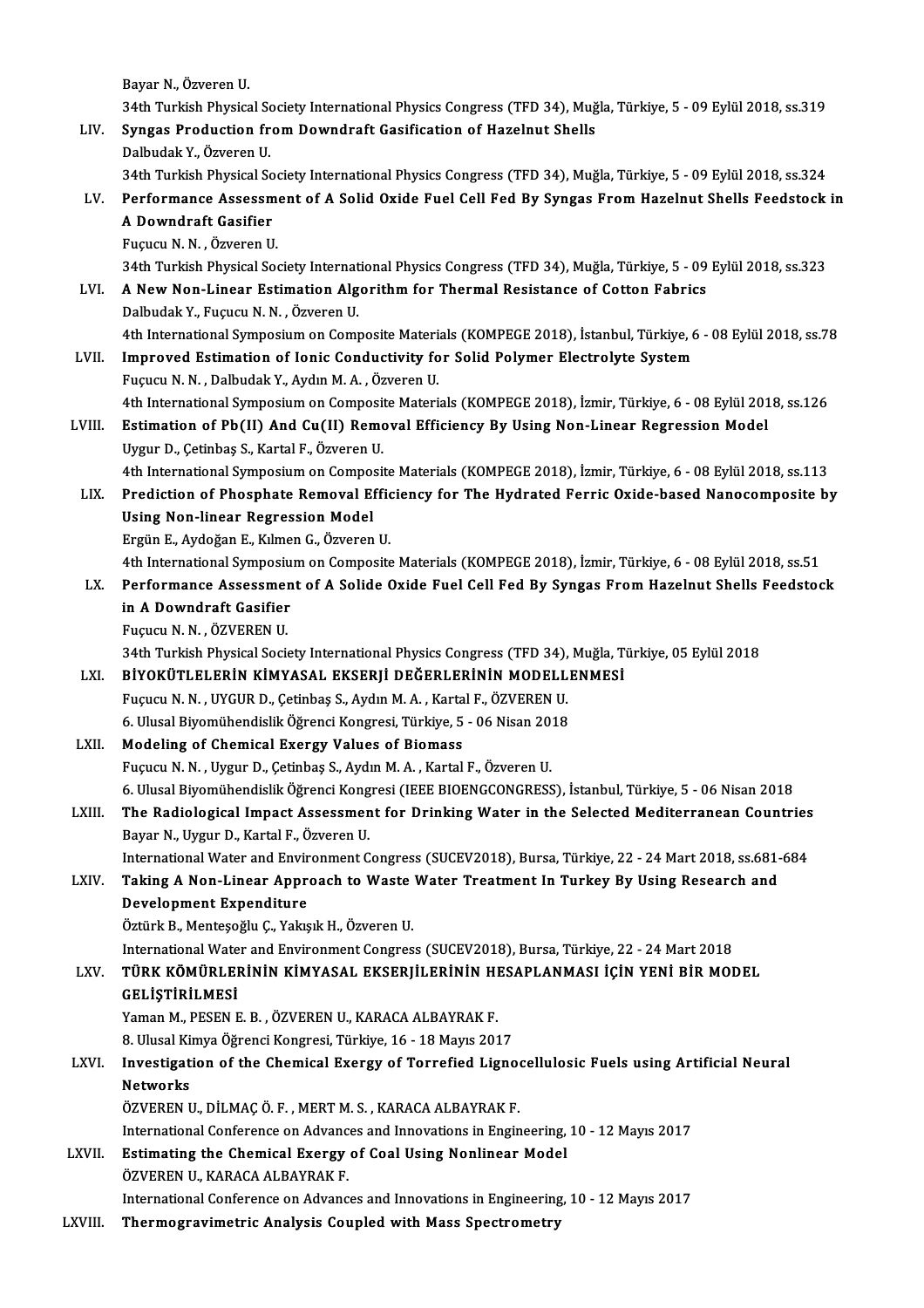Gündüz Raheem D., Özveren U., Özdoğan Z. S.

Gündüz Raheem D., Özveren U., Özdoğan Z. S.<br>IV. International Energy Technologies Conference (ENTECH 16)a, İstanbul, Türkiye, 15 - 16 Aralık 2016<br>The Predistion of H./C Composition of Biomasa Euela Based en Provimate Analy Gündüz Raheem D., Özveren U., Özdoğan Z. S.<br>IV. International Energy Technologies Conference (ENTECH 16)a, İstanbul, Türkiye, 15 - 16 Ar<br>LXIX. The Prediction of H/C Composition of Biomass Fuels Based on Proximate Analy The Prediction of H/C Composition of Biomass Fuels Based on Proximate Analysis Özveren U. The Prediction of H/C Composition of Biomass Fuels Based on Proximate Analysis<br>Özveren U.<br>IV. International Energy Technologies Conference (ENTECH 16), İstanbul, Türkiye, 15 - 16 Aralık 2016<br>Investigation of Soma Lignite C LXX. Investigation of Soma Lignite Combustion Kinetics By Using Thermogravimetric Analysis Coupled **IV. International Energy Tec<br>Investigation of Soma Li<br>with Mass Spectrometry<br>CÜNDÜZ RAHEEM D. ÖZVEI** 

GÜNDÜZRAHEEMD.,ÖZVERENU.,ÖZDOĞANZ.S. 4th InternationalEnergyTechnologiesConference (ENTECH16), İstanbul,Türkiye,15Aralık2016 GÜNDÜZ RAHEEM D., ÖZVEREN U., ÖZDOĞAN Z. S.<br>4th International Energy Technologies Conference (ENTECH 16), İstanbul, Türkiye, 15 Aralık 2016<br>LXXI. Thermogravimetric Analysis Coupled with Mass Spectrometry", 4th Internationa 4th International Energy Technologies Conference<br>Thermogravimetric Analysis Coupled with<br>Technologies Conference (ENTECH 16) Thermogravimetric Analysis Coupled with M<br>Technologies Conference (ENTECH 16)<br>GÜNDÜZ RAHEEM D., ÖZVEREN U., ÖZDOĞAN Z. S.<br>4th International Energy Technologies Conference

Technologies Conference (ENTECH 16)<br>GÜNDÜZ RAHEEM D., ÖZVEREN U., ÖZDOĞAN Z. S.<br>4th International Energy Technologies Conference (ENTECH 16), İstanbul, Türkiye, 15 Aralık 2016

GÜNDÜZ RAHEEM D., ÖZVEREN U., ÖZDOĞAN Z. S.<br>4th International Energy Technologies Conference (ENTECH<br>LXXII. Tunçbilek Kömürünün Yanma Kinetiğinin İncelenmesi<br>ÖZVEPEN U. ÖZDOĞAN Z. S 4th International Energy Tec<br>**Tunçbilek Kömürünün Ya**<br>ÖZVEREN U., ÖZDOĞAN Z. S.<br>12 Hlusal Kimus Mühandisliğ Tunçbilek Kömürünün Yanma Kinetiğinin İncelenmesi<br>ÖZVEREN U., ÖZDOĞAN Z. S.<br>12.Ulusal Kimya Mühendisliği Kongresi, Türkiye, 23 - 26 Ağustos 2016<br>Tavuk Gühnesinin Garlastınılmasının Kinetik Asıdan İnselenmes

## ÖZVEREN U., ÖZDOĞAN Z. S.<br>12.Ulusal Kimya Mühendisliği Kongresi, Türkiye, 23 - 26 Ağustos 2016<br>LXXIII. Tavuk Gübresinin Gazlaştırılmasının Kinetik Açıdan İncelenmesi<br>Özveren U., Özdoğan Z. S. 12.Ulusal Kimya Mühendi<br>**Tavuk Gübresinin Gazl**<br>Özveren U., Özdoğan Z. S.<br>12 Ulusal Kimya Mühandi

12. Ulusal Kimya Mühendisliği Kongresi, İzmir, Türkiye, 23 - 26 Ağustos 2016

Özveren U., Özdoğan Z. S.<br>12.Ulusal Kimya Mühendisliği Kongresi, İzmir, Türkiye, 23 - 26 A<br>LXXIV. Seyitömer Kömürünün Yanma Davranışının İncelenmesi

12.Ulusal Kimya Mühendisliği Kongresi, İzmir,<br>Seyitömer Kömürünün Yanma Davranışı<br>Gündüz Raheem D., Özveren U., Özdoğan Z. S.<br>12 Ulusal Kimya Mühandisliği Kongresi, İzmir Gündüz Raheem D., Özveren U., Özdoğan Z. S.<br>12.Ulusal Kimya Mühendisliği Kongresi, İzmir, Türkiye, 23 - 26 Ağustos 2016

- Gündüz Raheem D., Özveren U., Özdoğan Z. S.<br>12.Ulusal Kimya Mühendisliği Kongresi, İzmir, Türkiye, 23 26 Ağustos 201<br>LXXV. Yatağan Kömürünün Gazlaştırılmasının Aspen Plus da İncelenmesi<br>ÖZVEPEN U 12.Ulusal Kin<br><mark>Yatağan Kö</mark><br>ÖZVEREN U.<br>12 Ulusal Kin Yatağan Kömürünün Gazlaştırılmasının Aspen Plus da İncelenn<br>ÖZVEREN U.<br>12.Ulusal Kimya Mühendisliği Kongresi, Türkiye, 23 - 26 Ağustos 2016<br>Predistion of Hisber Heating Value of Turkish Lispites From U
	-

## ÖZVEREN U.<br>12.Ulusal Kimya Mühendisliği Kongresi, Türkiye, 23 - 26 Ağustos 2016<br>LXXVI. Prediction of Higher Heating Value of Turkish Lignites From Its Ultimate Analysis Using Non-Linear<br>Regression 12.Ulusal Kimya Mühendisliği Kongresi, Türkiye, 23 - 26 Ağustos 2016<br>Prediction of Higher Heating Value of Turkish Lignites From I<br>Regression<br>Özveren U., Gündüz Raheem D. Prediction of Higher Heatin<br>Regression<br>Özveren U., Gündüz Raheem D.<br>2nd International Conference c

Regression<br>Özveren U., Gündüz Raheem D.<br>2nd International Conference on Advances in Mechanical Engineering (ICAME 2016), İstanbul, Türkiye, 10 - 13<br>Mayre 2016 Özveren U., (<br>2nd Internat<br>Mayıs 2016<br>Estimating 2nd International Conference on Advances in Mechanical Engineering (ICAME 2016), İstanbul, Türkiye, 10<br>Mayıs 2016<br>LXXVII. Estimating the Calorific Values of Lignocellulosic Fuels From Their Content of Hemicellulose,<br>Cellul

## Mayıs 2016<br>Estimating the Calorific Values of Lignocellulosic Fuels From Their Content of Hemicellulose,<br>Cellulose and Lignin<br>Özveren U. Cellulose and Lignin

Cellulose and Lignin<br>Özveren U.<br>2nd International Conference on Advances in Mechanical Engineering (ICAME 2016), İstanbul, Türkiye, 10 - 13<br>Mayre 2016 Özveren U.<br>2nd Internat<br>Mayıs 2016<br>An Artificia 2nd International Conference on Advances in Mechanical Engineering (ICAME 2016), İstanbul, Türkiye, 1<br>Mayıs 2016<br>LXXVIII. An Artificial Neural Network Approach to Predict Higher Heating Value of Waste Frying Oils

## Mayıs 2016<br>**An Artific**<br>Özveren U.<br>Internation An Artificial Neural Network Approach to Predict Higher Heating Value of Waste Frying Oils<br>Özveren U.<br>International Conference on Sustainable Development (ICSD 2015), Belgrade, Sırbistan, 12 - 15 Kasım 2015<br>Estimation of C

Özveren U.<br>International Conference on Sustainable Development (ICSD 2015), Belgrade, Sırbistan, 12 - 15 Kasım 2015<br>LXXIX. Estimation of Gross Calorific Value of Coal from Its Proximate Analysis Using Non-Linear Regres Internatio<br>Estimatio<br>Analysis<br>Özveren U Estimation of Gross Calorific Value of Coal from Its Proximate Analysis Using Non-Linear Regression<br>Analysis<br>Özveren U. Analysis<br>Özveren U.<br>International Conference on Sustainable Development (ICSD 2015), Belgrade, Sırbistan, 12 - 15 Kasım 2015<br>Hydrogen Evelutions During Steam Casification of Hagelnut Shelle

# Özveren U.<br>International Conference on Sustainable Development (ICSD 2015), Belgrad<br>LXXX. Hydrogen Evolutions During Steam Gasification of Hazelnut Shells<br>Özygen U. Özdeğen Z. S

International Conference<br>Hydrogen Evolutions I<br>Özveren U., Özdoğan Z. S.<br>Eth International Confere Hydrogen Evolutions During Steam Gasification of Hazelnut Shells<br>Özveren U., Özdoğan Z. S.<br>5th International Conference on Sustainable Energy and Environmental Protection, Dublin, İrlanda, 5 - 08 Haziran<br>2012 Özveren U., Özdoğan Z. S. 5th International Conference on Sustainable Energy and Environmental Protection, Dublin, İrlanda, 5 - 08 l<br>2012<br>LXXXI. Steam Gasification of Olive Oil Pomace Investigated with Thermal Analysis Coupled with Mass<br>Spectrometr

### 2012<br>Steam Gasifica<br>Spectrometry<br>Ördeğen 7-S - Ö Steam Gasification of Olive Oil Pomace Invest<br>Spectrometry<br>Özdoğan Z. S. , Özveren U., Boztepe A., Beypınar M.<br>10th Euronian Biomass Conference and Eubibition Spectrometry<br>Özdoğan Z. S. , Özveren U., Boztepe A., Beypınar M.<br>19th Europian Biomass Conference and Exhibition, Berlin, Almanya, 6 - 10 Haziran 2011

LXXXII. Investigation of the pyrolysis and gasification of a Turkish coal using thermal analysis coupled with